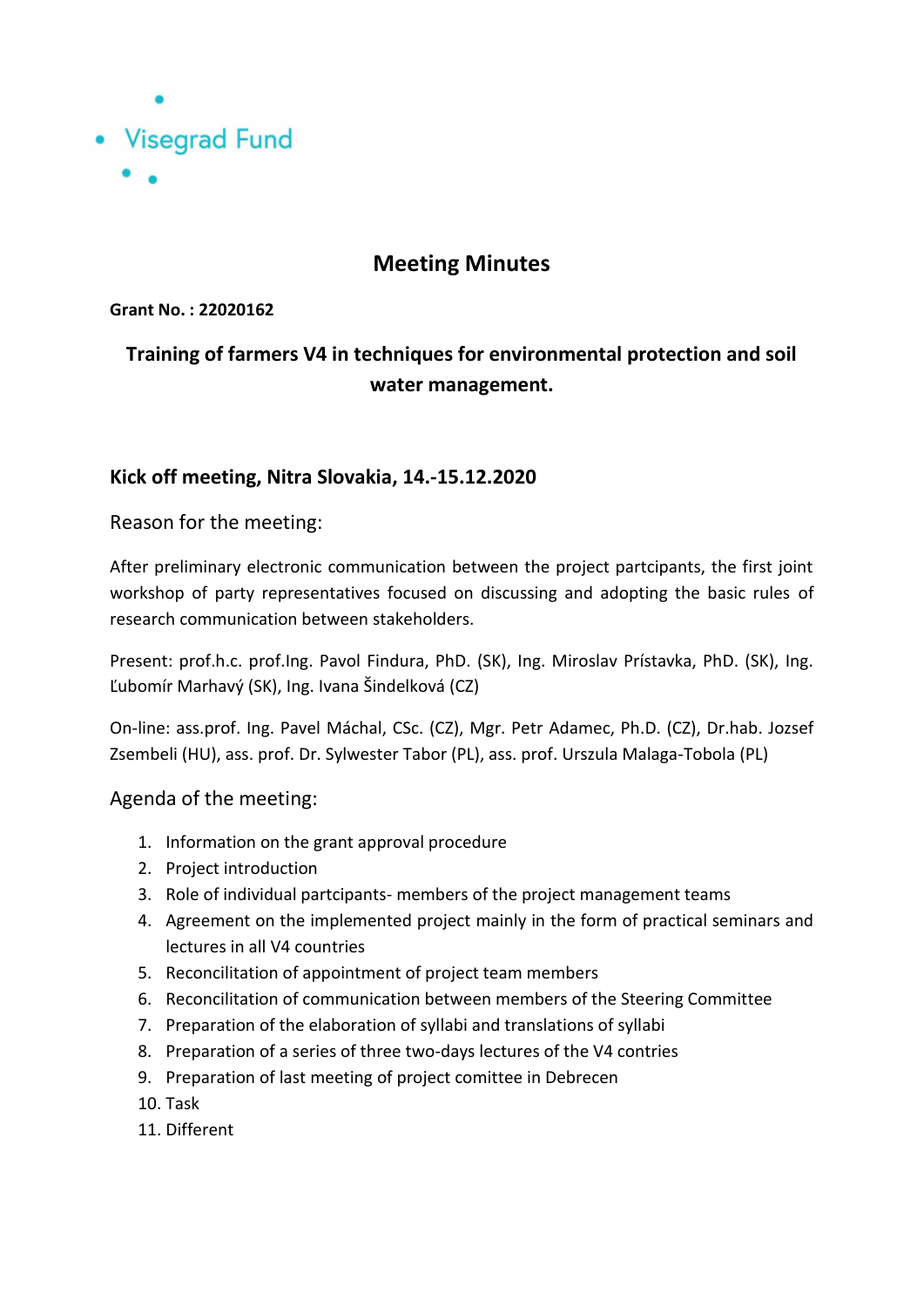Ad 1. prof.h.c. prof.Ing. Pavol Findura, PhD. informed the grant approval process and comunicated the detail of the contract, which was signed by ass. prof. Klaudia Halászová, Rector of Slovak University of Agriculture in Nitra.

Ad 2. prof.h.c. prof.Ing. Pavol Findura, PhD. informed about structure of the project, its budget and outputs.

Ad 3. The members of the project team were appointed for individual partners:

SK- prof.h.c. prof.Ing. Pavol Findura, PhD., Ing. Miroslav Prístavka, PhD., Ing. Ľubomír Marhavý

CZ- ass.prof. Ing. Pavel Máchal, CSc., Mgr. Petr Adamec, Ph.D., Ing. Ivana Šindelková

HU- Dr. Hab. József Zsembeli. Ph.D.

PL- ass. prof. Dr. Sylwester Tabor, ass. prof. Urszula Malaga-Tobola

Ad 4. Agreement on the implemented project mainly in the form of practical seminars and lectures in all V4 countries. In particular, farmers should be made aware of environmentally sound biowaste treatment and recovery technologies and the rational application of agrotechnical measures, which can significantly increase the desired proportion of organic matter in the soil, increase water retention, reduce erosion and desertification and a significant factor in reducing the negative effects of ongoing climate change and drought.

Ad 5. See section 3

Ad 6. Reconciliation of communication between members of the Steering Committee. Communication between team members will only be e-mail in the English language.

Ad 7. The project envisages a series of lectures and workshops in each V4 country in a uniform form. Therefore, a unified syllabus on different topics will be created for lecturers in the language of the respective V4 country. This unified form of presentation will help to ensure the basic identical content of the lectured topics with practical instructions.